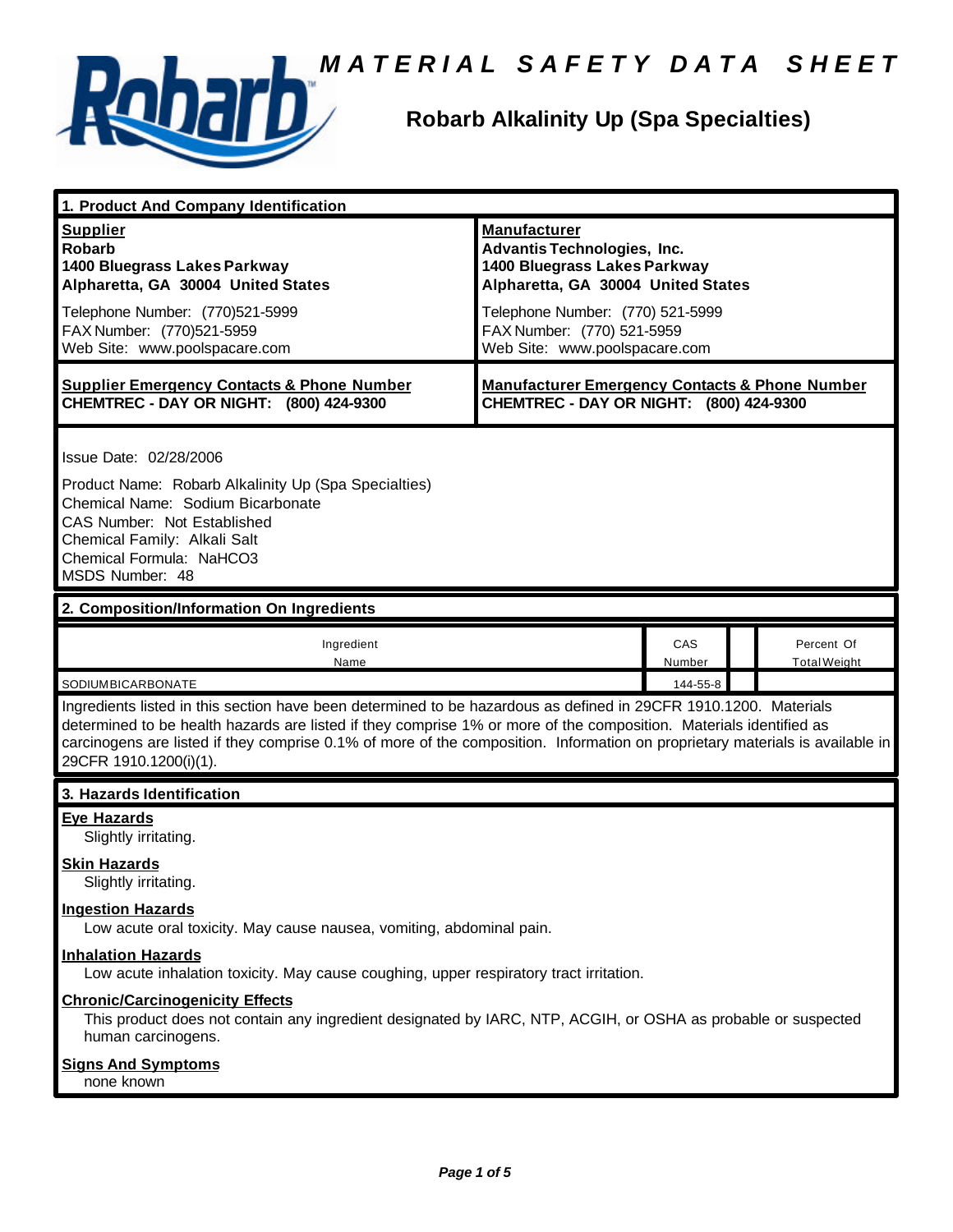**Robarb Alkalinity Up (Spa Specialties)**

**First Aid (Pictograms) 4. First Aid Measures Eye** In case of contact, hold eyelids apart and immediately flush eyes with a steady, gentle stream of water for at least 15 minutes. Seek medical attention if irritation develops or persists or if visual changes occur. **Skin** In case of contact, immediately wash with plenty of soap and water for at least 5 minutes. Seek medical attention if irritation develops or persists. Remove contaminated clothing and shoes. Clean contaminated clothing and shoes before re-use. **Ingestion** If victim is conscious and alert, give 2-3 glasses of water to drink and induce vomiting by touching back of throat with finger. Do not induce vomiting or give anything by mouth to an unconscious person. Seek immediate medical attention. Do not leave victim unattended. Vomiting may occur spontaneously. To prevent aspiration of swallowed product, lay victim on side with head lower than waist. If vomiting occurs and the victim is conscious, give water to further dilute the chemical. **Inhalation** Remove victim from immediate source of exposure and assure that the victim is breathing. If breathing is difficult, administer oxygen, if available. If victim is not breathing, administer CPR (cardio-pulmonary resuscitation). Seek medical attention. **Note To Physician** All treatments should be based upon observed signs and symptoms of distress in the patient. Consideration should be given to the possibility that overexposure to materials other than this product may have occurred. **Fire Fighting (Pictograms) 5. Fire Fighting Measures**

Flash Point: N/A °F Flammability Class: NOT FLAMMABLE

# **Fire And Explosion Hazards**

Not combustible.

# **Extinguishing Media**

Use the appropriate extinguishing media for the surrounding fire.

# **Fire Fighting Instructions**

Firefighters should wear self-contained breathing apparatus and full protective gear. This material is used as a dry powder extinguishing agent for all classes of fires

# **6. Accidental Release Measures**

Sweep up and place in appropriate closed container. Dispose of in accordance with federal, state, and local guidelines. Do not flush spills to drain.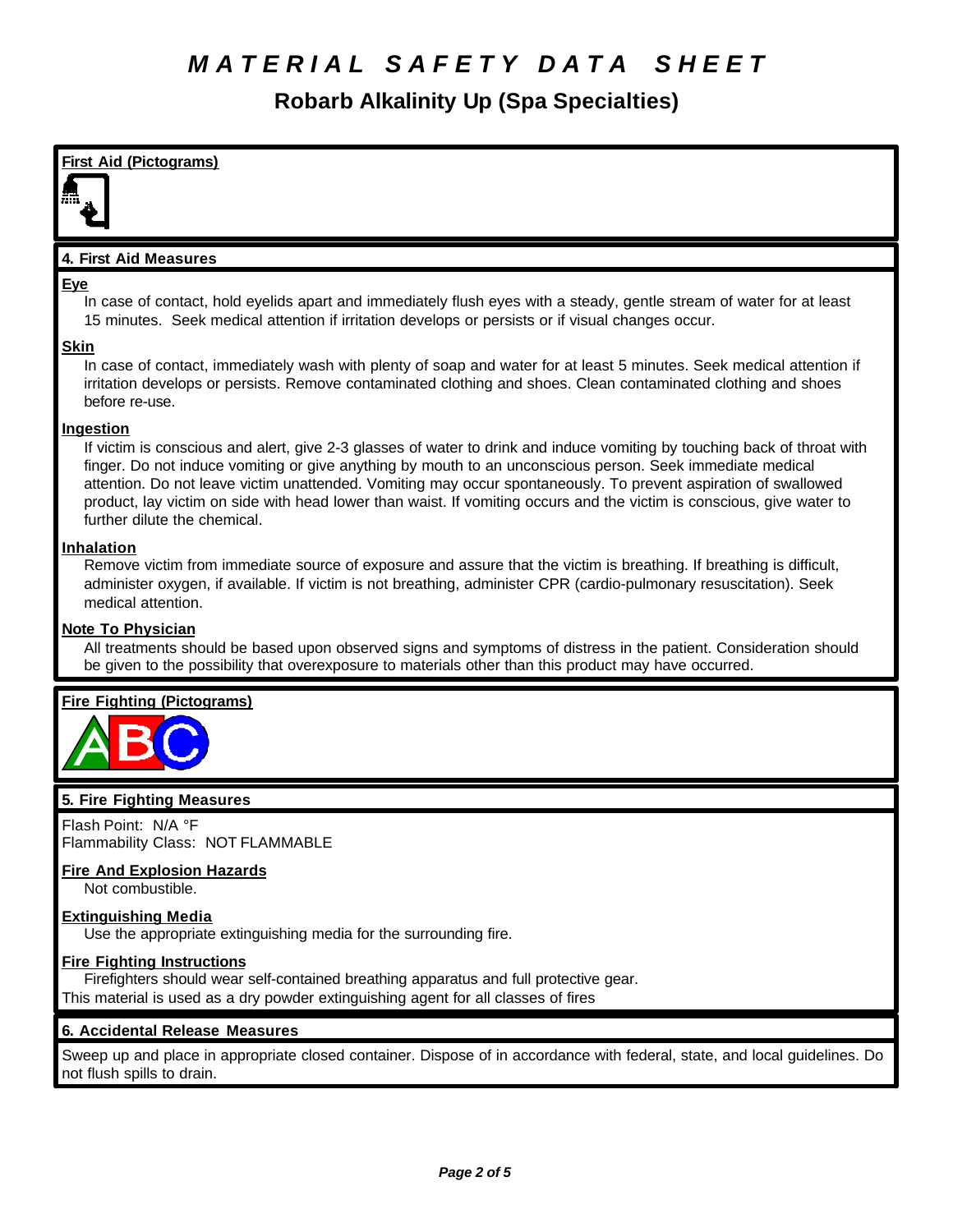# **Robarb Alkalinity Up (Spa Specialties)**

# **7. Handling And Storage**

### **Handling And Storage Precautions**

Keep out of reach of children. Do not store with acids. Keep containers tightly closed. Store material in a cool and dry place.

#### **Handling Precautions**

Avoid direct or prolonged contact with skin and eyes. Avoid breathing dusts.

#### **Storage Precautions**

Keep away from acids. Store in a cool dry place.

### **Work/Hygienic Practices**

Use safe chemical handling procedures suitable for the hazards presended by this material.



## **8. Exposure Controls/Personal Protection**

### **Engineering Controls**

Use with adequate general and local exhaust ventilation.

### **Eye/Face Protection**

Safety glasses with side shields or goggles recommended.

#### **Skin Protection**

Chemical-resistant gloves and suitable long sleeved clothing.

#### **Respiratory Protection**

Under normal conditions, in the absence of other airborne contaminants, the following devices should provide protection from this material up to the conditions specified by the appropriate OSHA, WHMIS or ANSI standard: Air purifying (half mask/full face) respirator with cartridges/canister approved for use against dust, mists, and fumes.

## **9. Physical And Chemical Properties**

#### **Appearance**

White Powder Solid

## **Odor**

**Odorless** 

Chemical Type: Mixture Physical State: Solid Melting Point: Not Available °F Boiling Point: Not Available °F Molecular Weight: 84 Vapor Pressure: Not Available Vapor Density: Not Available pH Factor: 8.5 At a Concentration Of 1% SOLUTION IN WATER Solubility: Soluble 9.5% wt/wt% at 20C (68F)

## **10. Stability And Reactivity**

Stability: Stable Hazardous Polymerization: Will not occur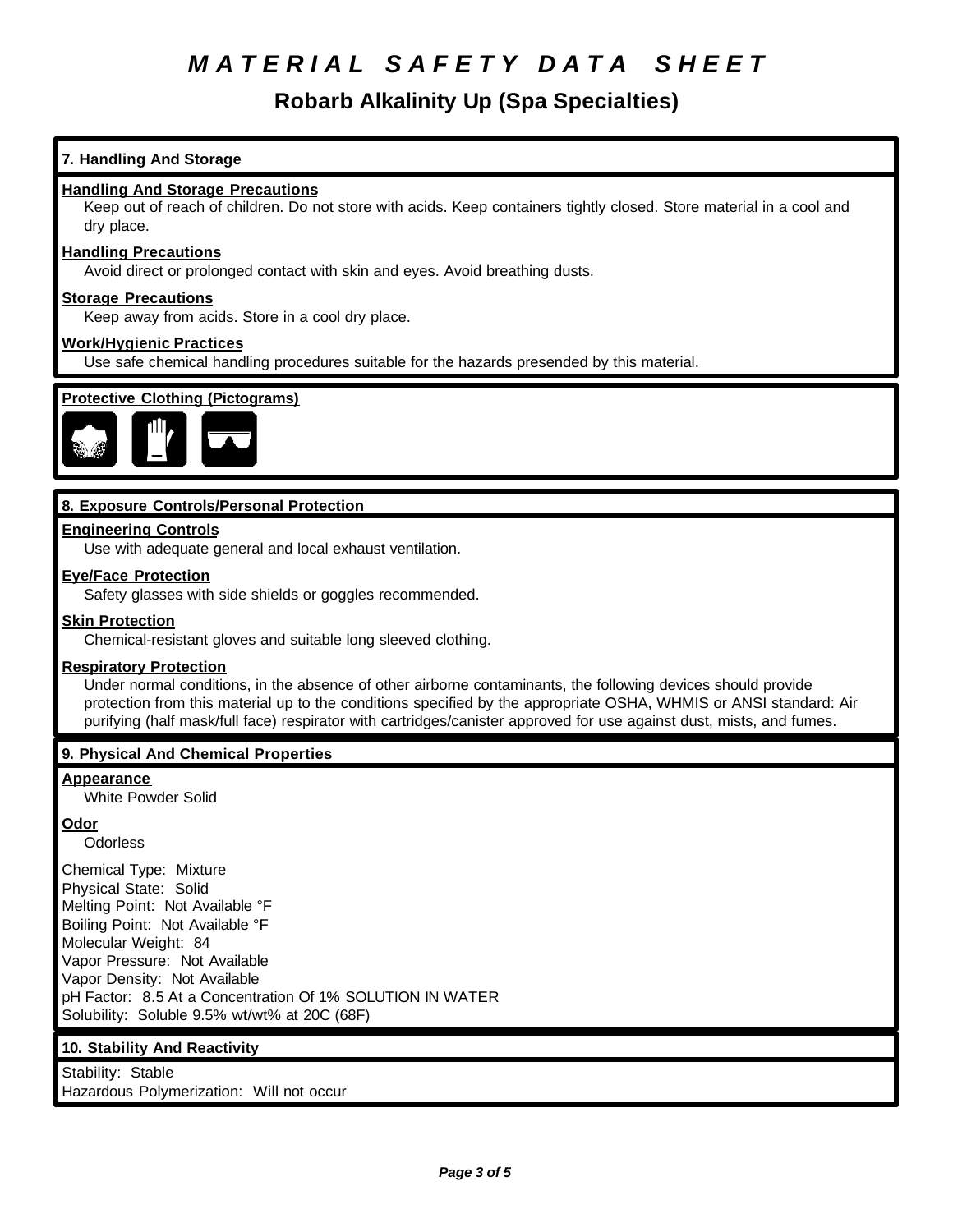**Robarb Alkalinity Up (Spa Specialties)**

# **10. Stability And Reactivity - Continued Conditions To Avoid (Stability)** Elevated temperatures, heat. **Incompatible Materials** Moisture, strong acids, strong oxidizing agents. **Hazardous Decomposition Products** Oxides of carbon. **11. Toxicological Information Eye Effects** eye - eye irritation, 100 mg/30s, rabbit. Mildly irritating. **Skin Effects** skin - skin irritation, 30 mg/3D-I, human Mildly irritating. Standard Draize test. **Acute Oral Effects** LD50 mg/kg Rat >4.22g/kg **Chronic/Carcinogenicity** This product does not contain any substances that are considered by OSHA, NTP, IARC, or ACGIH to be "probable" or "suspected" human carcinogens. **Conditions Aggravated By Exposure** Inhalation of product may aggravate existing chronic respiratory problems such as asthma, emphysema, or bronchitis. Skin contact may aggravate existing skin disease. **12. Ecological Information Ecotoxicological Information** No data found for product. **13. Disposal Considerations** Dispose in accordance with applicable federal, state and local government regulations. **14. Transport Information Proper Shipping Name** NOT REGULATED **Hazard Class** NOT REGULATED **DOT Identification Number** NONE **15. Regulatory Information State Regulations** This product does not contain any components that are regulated under California Poposition 65.